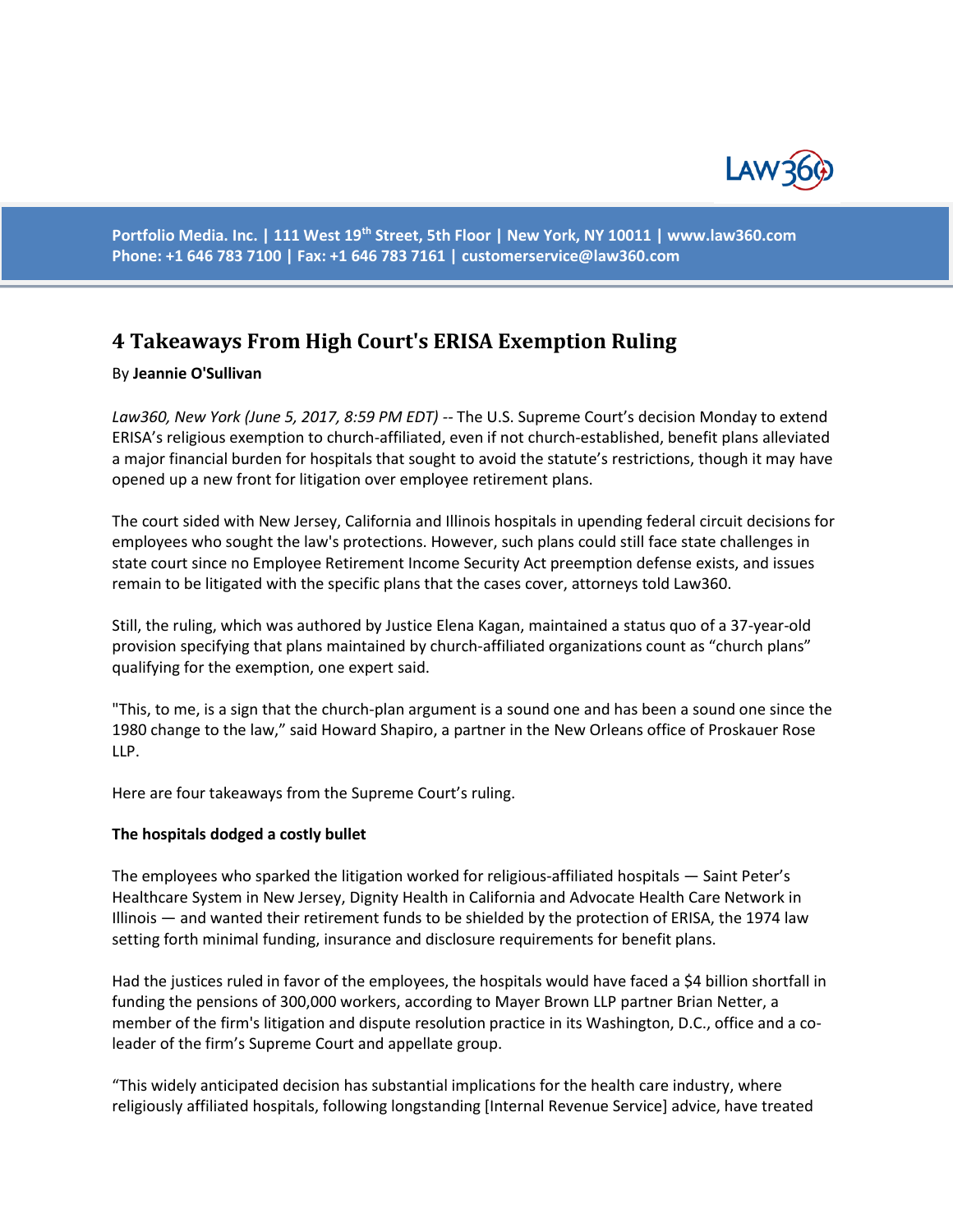their plans as exempt from ERISA — which means that they have deviated from ERISA's system for prefunding pension obligations," Netter said after the ruling.

### **Church plans could still face state-level challenges**

Organizations with church-affiliated benefit plans may be free of ERISA compliance obligation in light of the justices' 8-0 ruling, but they're also bereft of an ERISA preemption defense in the event of a legal challenge at the state court level, according to McDermott Will & Emery LLP partner Joseph K. Urwitz, an employee benefits lawyer and partner in the firm's Boston office.

"This is just speculation, but states could enact legislation that could permit participants in church plans to bring suit based on nonpayment or underfunding," Urwitz told Law360.

Justice Sonia Sotomayor in a concurring opinion agreed with her fellow jurists' interpretation of the amendment at issue but suggested the "current reality" of the multibillion-dollar business of health care might prompt Congress to rethink how broadly the exemption should apply.

But Shapiro doesn't think so, given the current political makeup of the House and Senate.

"This is a Congress that is more interested in religiously infused entities given the Republican majorities in both houses," he said.

## **"Church plan" definition is now clear, but other issues remain**

While the ruling addressed an issue that unified three different cases challenging the ERISA exemption, the litigation isn't over, given remaining issues that pose individual questions with respect to the hospitals and the plans' internal benefit committees, according to Tess S. Gee, a member in the ERISA and employee benefits litigation practice in the D.C. office of Miller & Chevalier Chtd.

The 1980 amendment at the core of the dispute provided that a "church plan" includes those not only established and maintained by a church but also those maintained by an organization that is controlled by or associated with a church and whose principal purpose or function is the administration or funding of the plan.

While it's now clear that plan needn't be established by the church to qualify for the exemption, terms like "organization," "administration or funding," "controlled by," "associated" and "principal purpose or function" will require a separate analysis probing their legal interpretation, as well as the structure of an organization's internal plan committee and its operation, members, functions and relationship to the church, according to Gee.

"Further, this analysis will be unique for each 'organization.' Justice Kagan made quite clear the interpretation of these terms 'are not before us and nothing we say in this opinion expresses a view of how they should be resolved,'" Gee said.

#### **The ruling may be a boon for religious freedom or bust for retirement**

The ruling is a solution for organizations seeking to exercise and express their beliefs that may run contrary to federal regulations, noted Stuart J. Lark, partner at the Colorado Springs office of Sherman & Howard LLC.